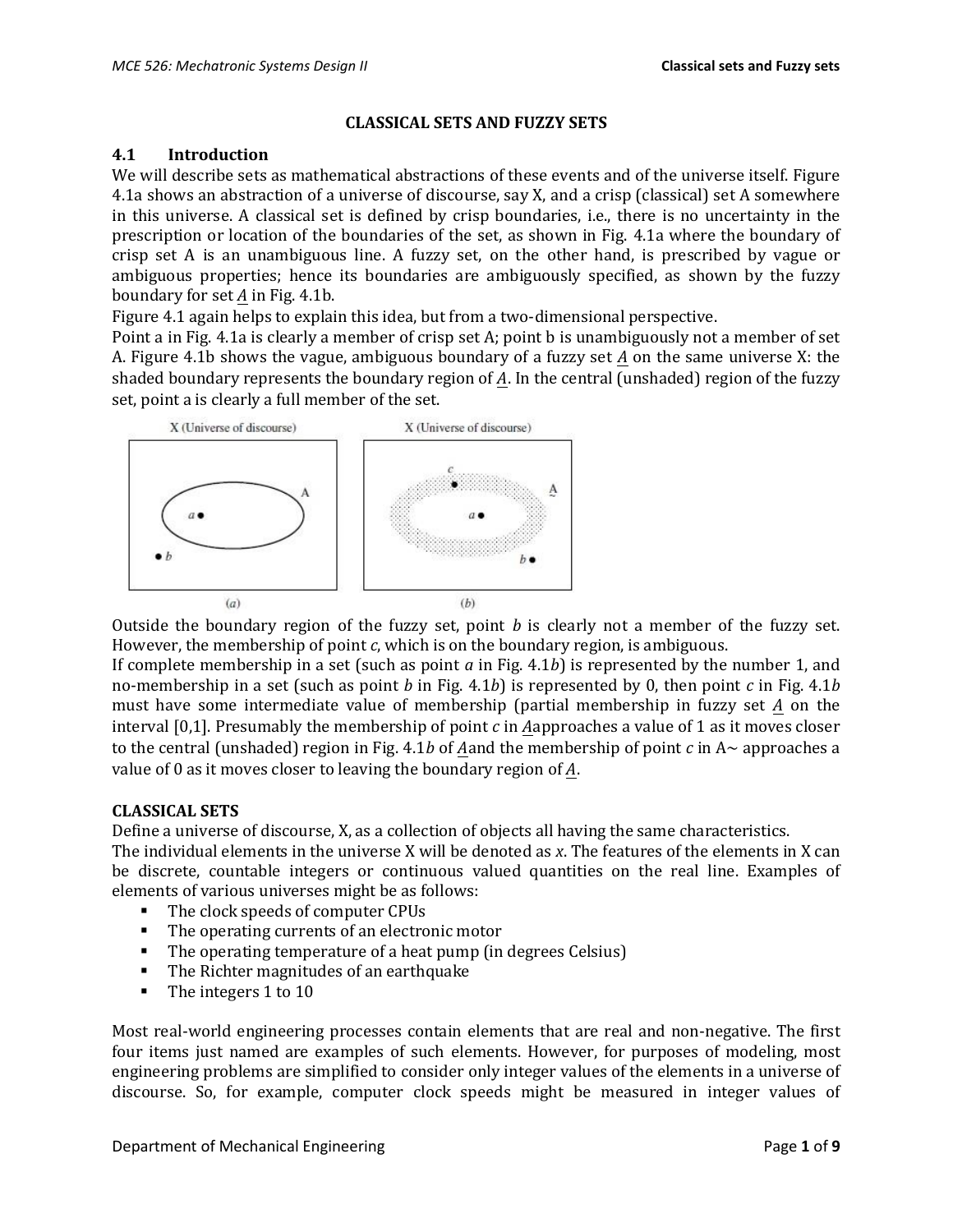megahertz and heat pump temperatures might be measured in integer values of degrees Celsius. Further, most engineering processes are simplified to consider only finite-sized universes. Although Richter magnitudes may not have a theoretical limit, we have not historically measured earthquake magnitudes much above 9; this value might be the upper bound in a structural engineering design problem. As another example, suppose you are interested in the stress under one leg of the chair in which you are sitting. You might argue that it is possible to get an infinite stress on one leg of the chair by sitting in the chair in such a manner that only one leg is supporting you and by letting the area of the tip of that leg approach zero. Although this is theoretically possible, in reality the chair leg will either buckle elastically as the tip area becomes very small or yield plastically and fail because materials that have infinite strength have not yet been developed. Hence, choosing a universe that is discrete and finite or one that is continuous and infinite is a modeling choice; the choice does not alter the characterization of sets defined on the universe. If elements of a universe are continuous, then sets defined on the universe will be composed of continuous elements. For example, if the universe of discourse is defined as all Richter magnitudes up to a value of 9, then we can define a set of ''destructive magnitudes,'' which might be composed (1) of all magnitudes greater than or equal to a value of 6 in the crisp case or (4) of all magnitudes ''approximately 6 and higher'' in the fuzzy case.

A useful attribute of sets and the universes on which they are defined is a metric known as the cardinality, or the cardinal number. The total number of elements in a universe X is called its cardinal number, denoted *nx*, where *x* again is a label for individual elements in the universe. Discrete universes that are composed of a countably finite collection of elements will have a finite cardinal number; continuous universes comprised of an infinite collection of elements will have an infinite cardinality. Collections of elements within a universe are called sets, and collections of elements within sets are called subsets. Sets and subsets are terms that are often used synonymously, since any set is also a subset of the universal set X. The collection of all possible sets in the universe is called the *whole set*.

For crisp sets A and B consisting of collections of some elements in X, the following notation is defined:  $\mathbb{R}^2$  $\mathbf{r}$ 

$$
x \in X \to x \text{ belongs to } X
$$
  
\n
$$
x \in A \to x \text{ belongs to } A
$$
  
\n
$$
x \notin A \to x \text{ does not belong to } A
$$
  
\nFor set A and B on X, we also have:  
\n
$$
A \subseteq B \to A \text{ is fully contained in } B(\text{if } x \in A, \text{ then } x \in B)
$$
  
\n
$$
A \subseteq B \to A \text{ is contained in or is equivalent to } B
$$

We define the null set,  $\emptyset$ , as the set containing no elements, and the whole set, X, as the set of all elements in the universe. The null set is analogous to an impossible event, and the whole set is analogous to a certain event. All possible sets of X constitute a special set called the power set, P(X). For a specific universe X, the power set  $P(X)$  is enumerated in the following example.

**Example 4.1.** We have a universe comprised of three elements,  $X = \{a, b, c\}$ , so the cardinal number is  $n_x = 3$ . The power set is P(X) = {∅, {*a*}, {*b*}, {*c*}, {*a, b*}, {*a, c*}, {*b, c*}, {*a, b, c*}} The cardinality of the power set, denoted *n*P*(*X*)*, is found as  $nP(X) = 2^{nX} = 2^3 = 8$ Note that if the cardinality of the universe is infinite, then the cardinality of the power set is also infinity, i.e.,  $nX = \infty \Rightarrow nP(X) = \infty$ .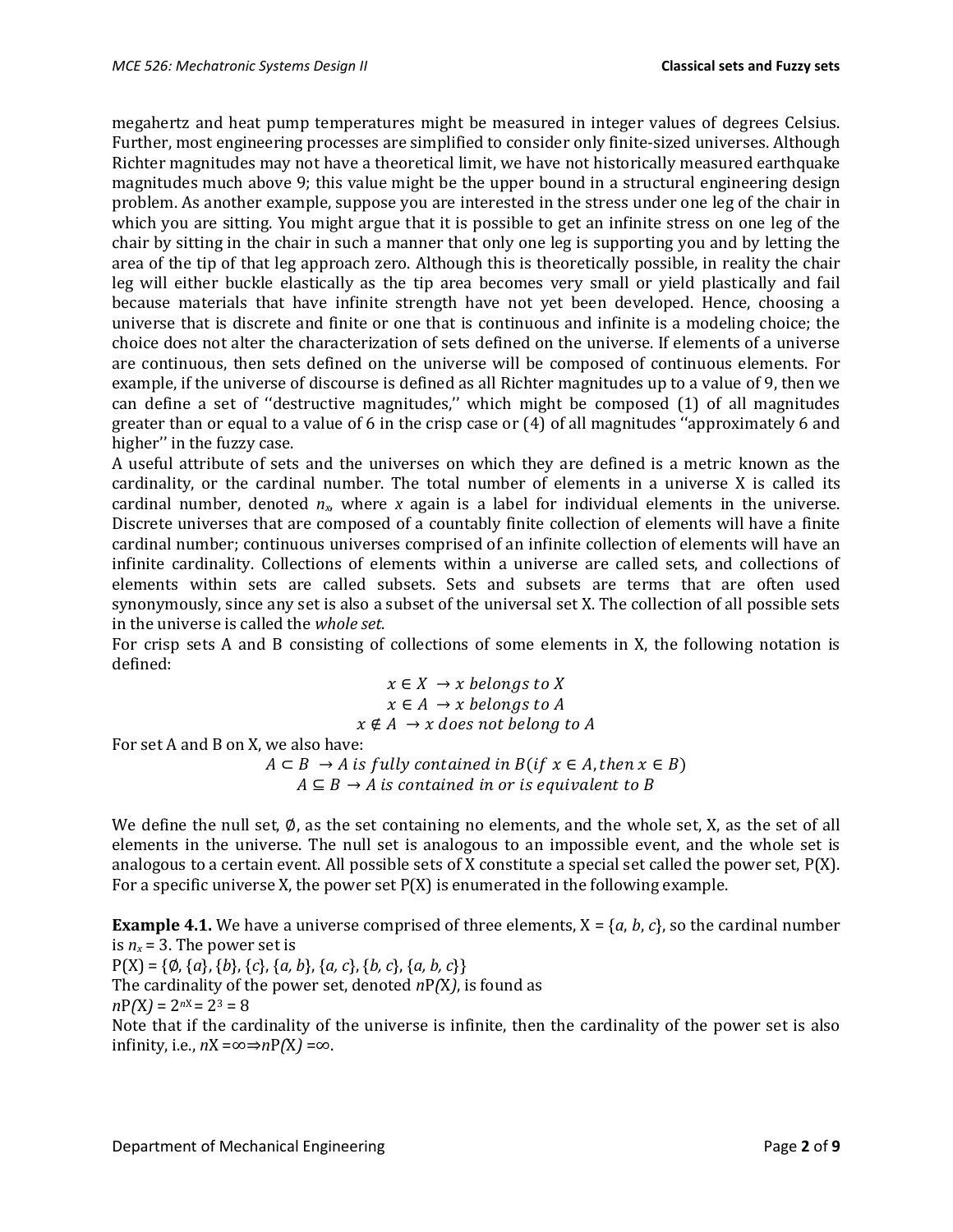### **Operations on Classical Sets**

Let A and B be two sets on the universe X. The union between the two sets, denoted A ∪ B, represents all those elements in the universe that reside in (or belong to) the set A, the set B, or both sets A and B. (This operation is also called the *logical or*; another form of the union is the *exclusive or* operation. The *exclusive or* will be described in Chapter 5.) The intersection of the two sets, denoted A ∩ B, represents all those elements in the universe X that simultaneously reside in (or belong to) both sets A and B. The complement of a set A, denoted A, is defined as the collection of all elements in the universe that do not reside in the set A. The difference of a set A with respect to B, denoted A | B, is defined as the collection of all elements in the universe that reside in A and that do not reside in B simultaneously. These operations are shown below in set-theoretic terms. *Union*  $A \cup B = \{x \mid x \in A \text{ or } x \in B\}$  *(4.1)* 

| Intersection $A \cap B = \{x \mid x \in A \text{ and } x \in B\}$          | (4.2) |
|----------------------------------------------------------------------------|-------|
| Complement $A = \{x \mid x \in A, x \in X\}$                               | (4.3) |
| <i>Difference</i> A $  B = \{x \mid x \in A \text{ and } x \subseteq B \}$ | (4.4) |

These four operations are shown in terms of Venn diagrams in Figs. 4.4–4.5.



**FIGURE 4.2:** Union of sets A and B (logical or).



**FIGURE 4.3:** Intersection of sets A and B.



**FIGURE 4.4:** Complement of set A.



**FIGURE 4.5:** Difference operation A | B.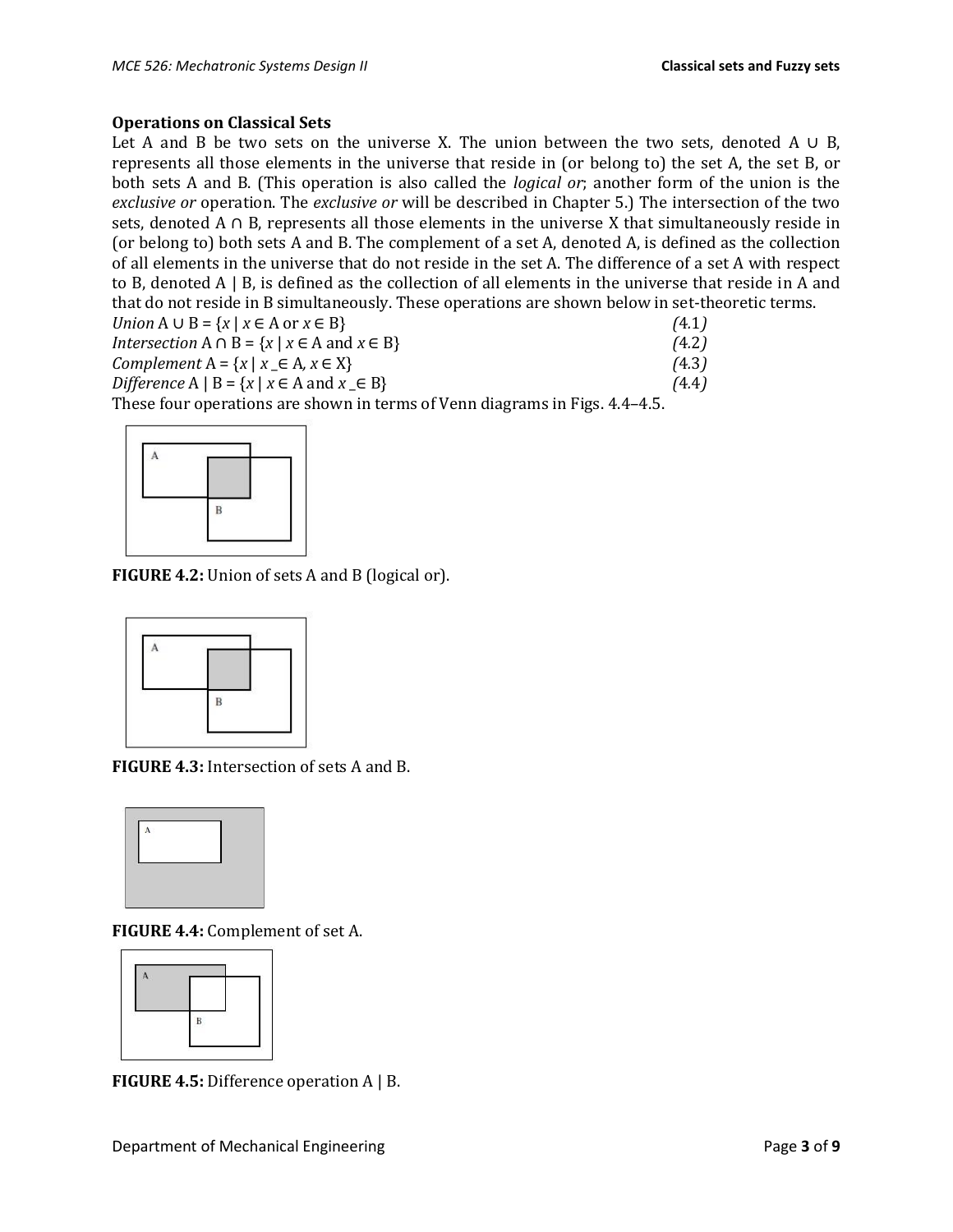### **Properties of Classical (Crisp) Sets**

Certain properties of sets are important because of their influence on the mathematical manipulation of sets. Themost appropriate properties for defining classical sets and showing their similarity to fuzzy sets are as follows:

| Commutativity   | $A \cup B = B \cup A$                                                                                |        |
|-----------------|------------------------------------------------------------------------------------------------------|--------|
|                 | $A \cap B = B \cap A$                                                                                | (4.5)  |
| Associativity   | $A \cup (B \cup C) = (A \cup B) \cup C$<br>$A \cap (B \cap C) = (A \cap B) \cap C$                   | (4.6)  |
| Distributivity  | $A \cup (B \cap C) = (A \cup B) \cap (A \cup C)$<br>$A \cap (B \cup C) = (A \cap B) \cup (A \cap C)$ | (4.7)  |
| Idempotency     | $A \cup A = A$<br>$A \cap A = A$                                                                     | (4.8)  |
| <i>Identity</i> | $A \cup \emptyset = A$<br>$A \cap X = A$<br>$A \cap \emptyset = \emptyset$<br>$A \cup X = X$         | (4.9)  |
| Transitivity    | If $A \subseteq B$ and $B \subseteq C$ , then $A \subseteq C$                                        | (4.10) |
| Involution      | $A = A$                                                                                              | (4.11) |

The double-cross-hatched area in Fig. 2.6 is a Venn diagram example of the associativity property for intersection, and the double-cross-hatched areas in Figs. 4.7 and 4.8

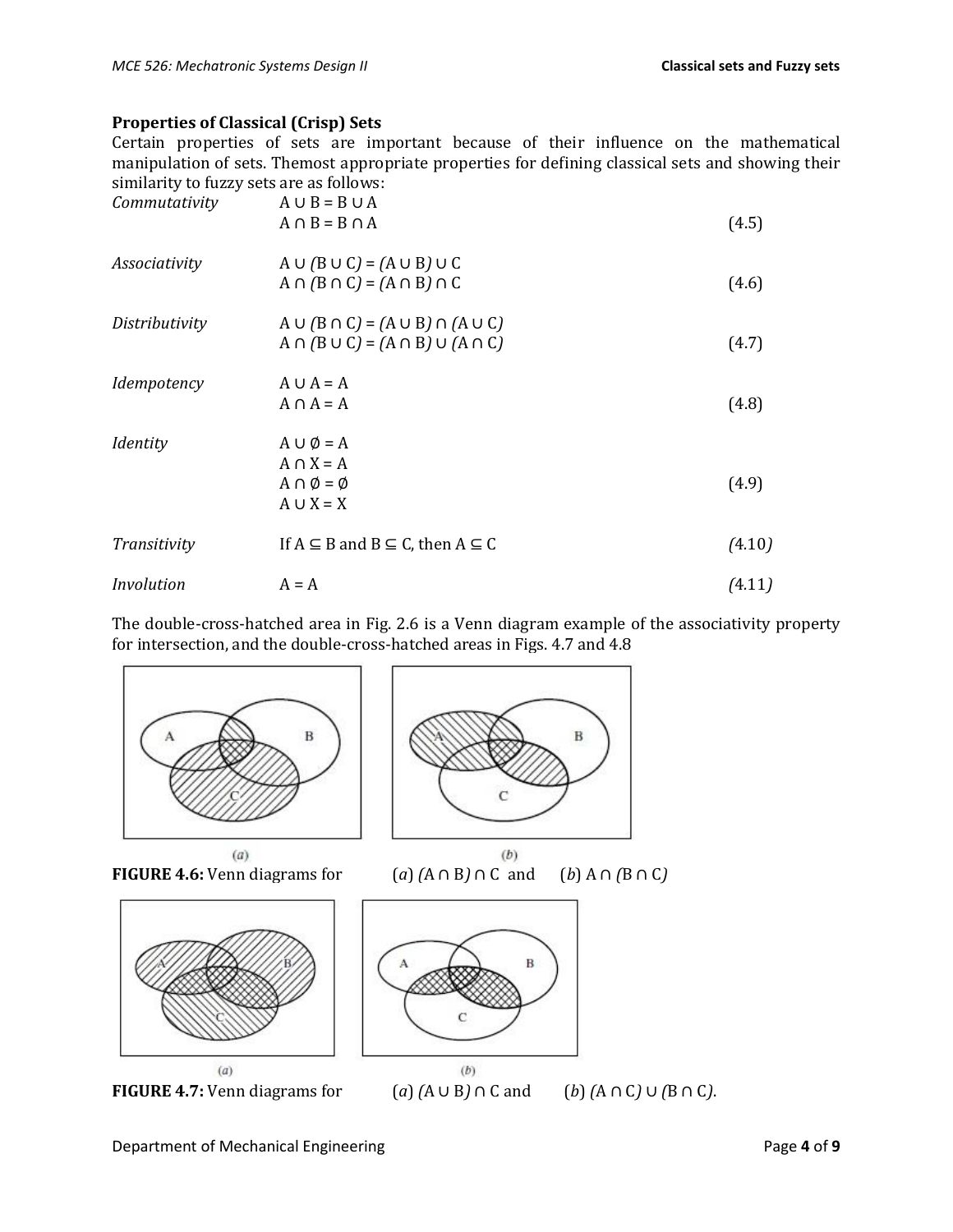

**FIGURE 4.8:** Venn diagrams for (*a*) *(*A ∩ B*)* ∪ C and (*b*) *(*A ∪ C*)* ∩ *(*B ∪ C*)*.

are Venn diagram examples of the distributivity property for various combinations of the intersection and union properties.

Two special properties of set operations are known as the *excluded middle axioms* and *De Morgan's principles*. These properties are enumerated here for two sets A and B.

The *excluded middle axioms* are very important because these are the only set operations described here that are *not* valid for both classical sets and fuzzy sets. There are two excluded middle axioms (given in Eqs. (4.12)). The first, called the *axiom of the excluded middle,* deals with the union of a set A and its complement; the second, called the *axiom of contradiction*, represents the intersection of a set A and its complement.

|  | Axiom of the excluded middle $A \cup A = X$       |  |  |  |  | (4.12a)                                                                                     |  |
|--|---------------------------------------------------|--|--|--|--|---------------------------------------------------------------------------------------------|--|
|  | Axiom of the contradiction $A \cap A = \emptyset$ |  |  |  |  | (4.12b)                                                                                     |  |
|  |                                                   |  |  |  |  | De Morgan's principles are important because of their usefulness in proving tautologies and |  |

contradictions in logic, as well as in a host of other set operations and proofs. De Morgan's principles are displayed in the shaded areas of the Venn diagrams in Figs. 4.9 and 4.10 and described mathematically in Eq. (4.13).

| $A \cap B = A \cup B$                                                                    | (4.13a) |
|------------------------------------------------------------------------------------------|---------|
| $A \cup B = A \cap B$                                                                    | (4.13b) |
| In general, De Morgan's principles can be stated for <i>n</i> sets, as provided here for |         |
| events, E <i>i</i> :                                                                     |         |

| E1 U E2 U $\cdots$ U En = E1 $\cap$ E2 $\cap$ $\cdots$ $\cap$ En | (4.14a) |
|------------------------------------------------------------------|---------|
|                                                                  |         |

E1 ∩ E2 ∩ · · · ∩ En = E1 ∪ E2 ∪ · · · ∪ En (4.14*b*)

From the general equations, Eqs. (4.14), for De Morgan's principles we get a duality relation: the complement of a union or an intersection is equal to the intersection or union, respectively, of the respective complements. This result is very powerful in dealing with



**FIGURE 4.9:** De Morgan's principle *(*A ∩ B*)*.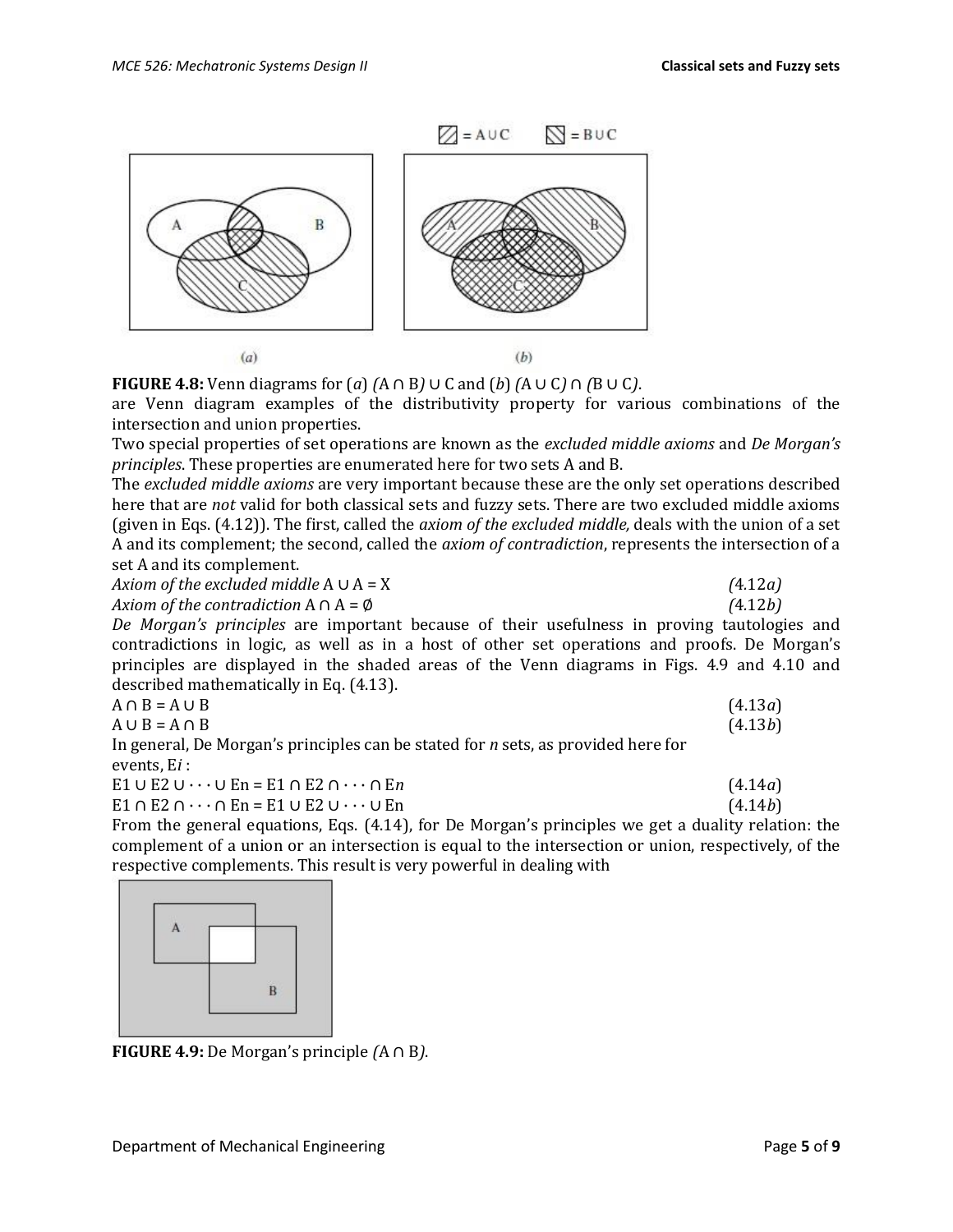

**FIGURE 4.10:** De Morgan's principle *(*A ∪ B*)*.



**FIGURE 4.11:** A two-member arch

set structures since we often have information about the complement of a set (or event), or the complement of combinations of sets (or events), rather than information about the sets themselves.

**Example 4.2.** A shallow arch consists of two slender members as shown in Fig. 4.11. If either member fails, then the arch will collapse. If E1 = survival of member 1 and E2 = survival of member 2, then survival of the arch = E1  $\cap$  E2, and, conversely, collapse of the arch = E1  $\cap$  E2. Logically, collapse of the arch will occur if either of the members fails, i.e., when E1 ∪ E2. Therefore, E1 ∩ E2 = E1 ∪ E2 which is an illustration of De Morgan's principle.

Now, define two sets, A and B, on the universe X. The union of these two sets in terms of functiontheoretic terms is given as follows (the symbol  $\vee$  is the maximum operator and  $\wedge$  is the minimum operator):

$$
Union A \cup B \longrightarrow \chi A \cup B(x) = \chi A(x) \lor \chi B(x) = \max(\chi A(x), \chi B(x))
$$
\n(4.16)

The intersection of these two sets in function-theoretic terms is given by *Intersection*  $A \cap B \longrightarrow \chi A \cap B(x) = \chi A(x) \land \chi B(x) = \min(\chi A(x), \chi B(x))$  (4.17)

The complement of a single set on universe X, say A, is given by  $Complement A \rightarrow \chi A(x) = 1 - \chi A(x)$  (4.18)

For two sets on the same universe, say A and B, if one set (A) is contained in another set (B), then

$$
Container \land \subseteq B \longrightarrow \chi \land (x) \leq \chi \land (x)
$$
\n
$$
(4.19)
$$

### **FUZZY SETS**

In classical, or crisp, sets the transition for an element in the universe between membership and nonmembership in a given set is abrupt and well-defined (said to be ''crisp''). For an element in a universe that contains fuzzy sets, this transition can be gradual. This transition among various

**Department of Mechanical Engineering** Page 6 of 9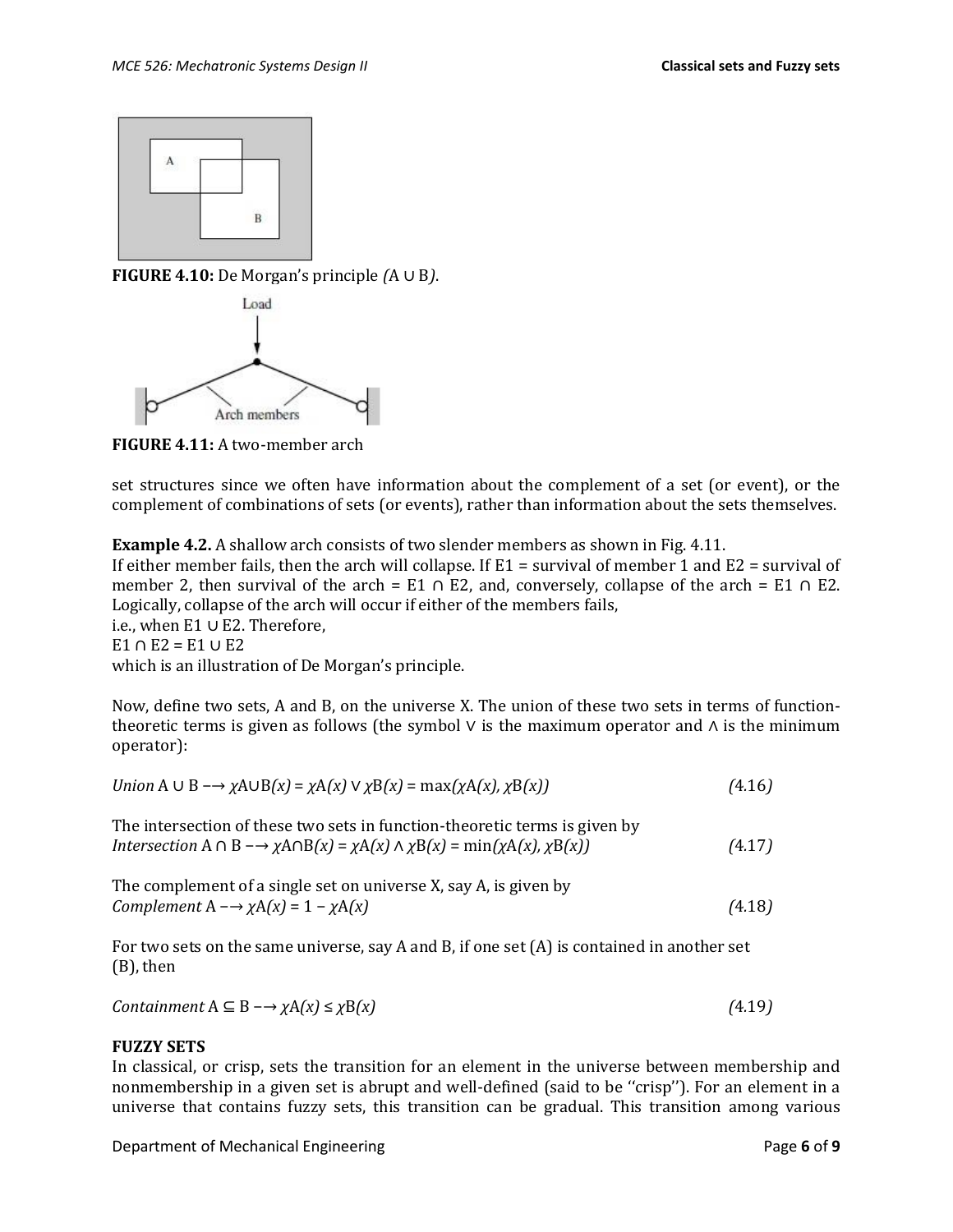degrees of membership can be thought of as conforming to the fact that the boundaries of the fuzzy sets are vague and ambiguous. Hence, membership of an element from the universe in this set is measured by a function that attempts to describe vagueness and ambiguity.

A fuzzy set, then, is a set containing elements that have varying degrees of membership in the set. This idea is in contrast with classical, or crisp, sets because members of a crisp set would not be members unless their membership was full, or complete, in that set (i.e., their membership is assigned a value of 1). Elements in a fuzzy set, because their membership need not be complete, can also be members of other fuzzy sets on the same universe.

Elements of a fuzzy set are mapped to a universe of *membership values* using a function-theoretic form. Fuzzy sets are denoted in this text by a set symbol with a tilde understrike; so, for example, A would be the *fuzzy set A*.

This function maps elements of a fuzzy set A to a real numbered value on the interval 0 to 1.

A notation convention for fuzzy sets when the universe of discourse, X, is discrete and finite, is as follows for a fuzzy set  $A$ 

$$
A = \left\{ \frac{\mu_{A}(x_1)}{x_1} + \frac{\mu_{A}(x_2)}{x_2} + \cdots \right\} = \left\{ \sum_{i} \frac{\mu_{A}(x_i)}{x_i} \right\}
$$

When the universe, X, is continuous and infinite, the fuzzy set A∼ is denoted by

$$
A = \left\{ \int \frac{\mu_A(x)}{x} \right\}
$$

In both notations, the horizontal bar is not a quotient but rather a delimiter or support. The numerator

in each term is the membership value in set A∼ associated with the element of the universe



**FIGURE 4.14:** Membership function for fuzzy set A

indicated in the denominator. In the first notation, the summation symbol is not for algebraic summation but rather denotes the collection or aggregation of each element; hence the "+" signs in the first notation are not the algebraic ''add'' but are an aggregation or collection operator. In the second notation the integral sign is not an algebraic integral but a continuous function-theoretic aggregation operator for continuous variables.

### **Fuzzy Set Operations**

.

Define three fuzzy sets  $A$ ,  $B$  and  $C$  on the universe X. For a given element  $x$  of the universe, the following function-theoretic operations for the set-theoretic operations of union, intersection, and complement are defined forA∼, B∼, and C∼ on X:

| Union | $\mu_{A \cup B}(x) = \mu_A(x) \vee \mu_B(x)$ | 4.22 |
|-------|----------------------------------------------|------|
|-------|----------------------------------------------|------|

*Intersection*  $\mu_{A \cap B}(x) = \mu_A(x) \wedge \mu_B(x)$  4.23

Department of Mechanical Engineering Page **7** of **9**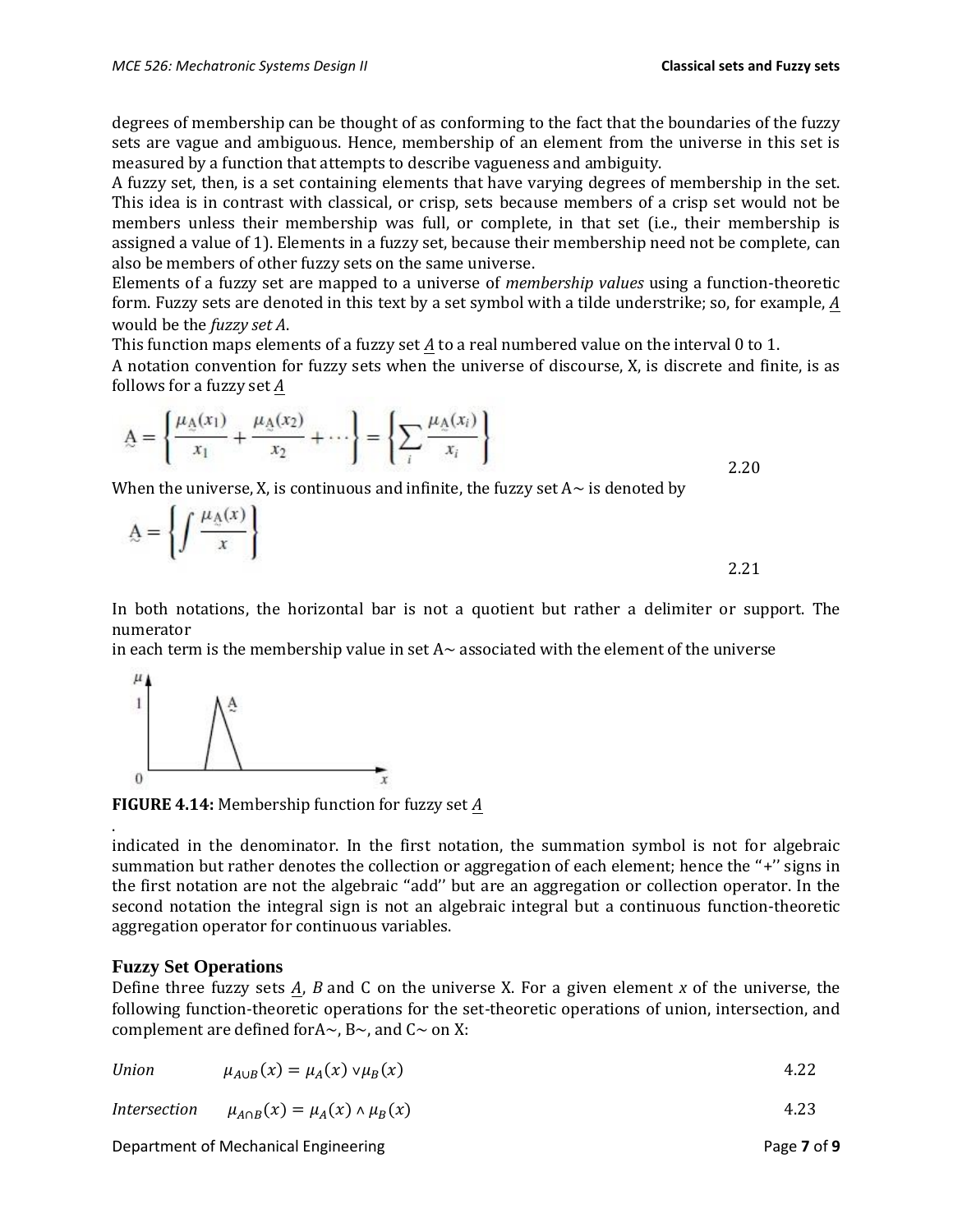Complement

\n
$$
\mu_{\bar{A}}(x) = 1 - \mu_{A}(x)
$$
\n(x) = 1 - \mu A~

\n(x) (2.24)

The operations given in Eqs. (4.22)–(4.24) are known as the *standard fuzzy operations*. There are many other fuzzy operations, and a discussion of these is given later in this chapter.

Any fuzzy setA∼ defined on a universeX is a subset of that universe. Also by definition, just as with classical sets, the membership value of any element  $x$  in the null set  $\emptyset$  is 0,

To illustrate these ideas numerically, let's say we have two discrete fuzzy sets, namely

$$
A = \left\{ \frac{1}{2} + \frac{0.5}{3} + \frac{0.3}{4} + \frac{0.2}{5} \right\} \text{ and } B = \left\{ \frac{0.5}{2} + \frac{0.7}{3} + \frac{0.2}{4} + \frac{0.4}{5} \right\}
$$

We can now calculate several of the operations just discussed (membership for element 1 in both A and B is implicitly 0):

| Complement                | $\overline{A} = \left\{ \frac{1}{1} + \frac{0}{2} + \frac{0.5}{3} + \frac{0.7}{4} + \frac{0.8}{5} \right\}$                                                      |
|---------------------------|------------------------------------------------------------------------------------------------------------------------------------------------------------------|
|                           | $\overline{B} = \left\{ \frac{1}{1} + \frac{0.5}{2} + \frac{0.3}{3} + \frac{0.8}{4} + \frac{0.6}{5} \right\}$                                                    |
| Union                     | $\mathbf{A} \cup \mathbf{B} = \left\{ \frac{1}{2} + \frac{0.7}{3} + \frac{0.3}{4} + \frac{0.4}{5} \right\}$                                                      |
| Intersection              | $A \cap B = \left\{ \frac{0.5}{2} + \frac{0.5}{3} + \frac{0.2}{4} + \frac{0.2}{5} \right\}$                                                                      |
| Difference                | $A \mid B = A \cap \overline{B} = \left\{ \frac{0.5}{2} + \frac{0.3}{3} + \frac{0.3}{4} + \frac{0.2}{5} \right\}$                                                |
|                           | $\underline{B}   \underline{A} = \underline{B} \cap \overline{A} = \left\{ \frac{0}{2} + \frac{0.5}{3} + \frac{0.2}{4} + \frac{0.4}{5} \right\}$                 |
| De Morgan's<br>principles | $\overline{A} \cup \overline{B} = \overline{A} \cap \overline{B} = \left\{ \frac{1}{1} + \frac{0}{2} + \frac{0.3}{3} + \frac{0.7}{4} + \frac{0.6}{5} \right\}$   |
|                           | $\overline{A} \cap \overline{B} = \overline{A} \cup \overline{B} = \left\{ \frac{1}{1} + \frac{0.5}{2} + \frac{0.5}{3} + \frac{0.8}{4} + \frac{0.8}{5} \right\}$ |